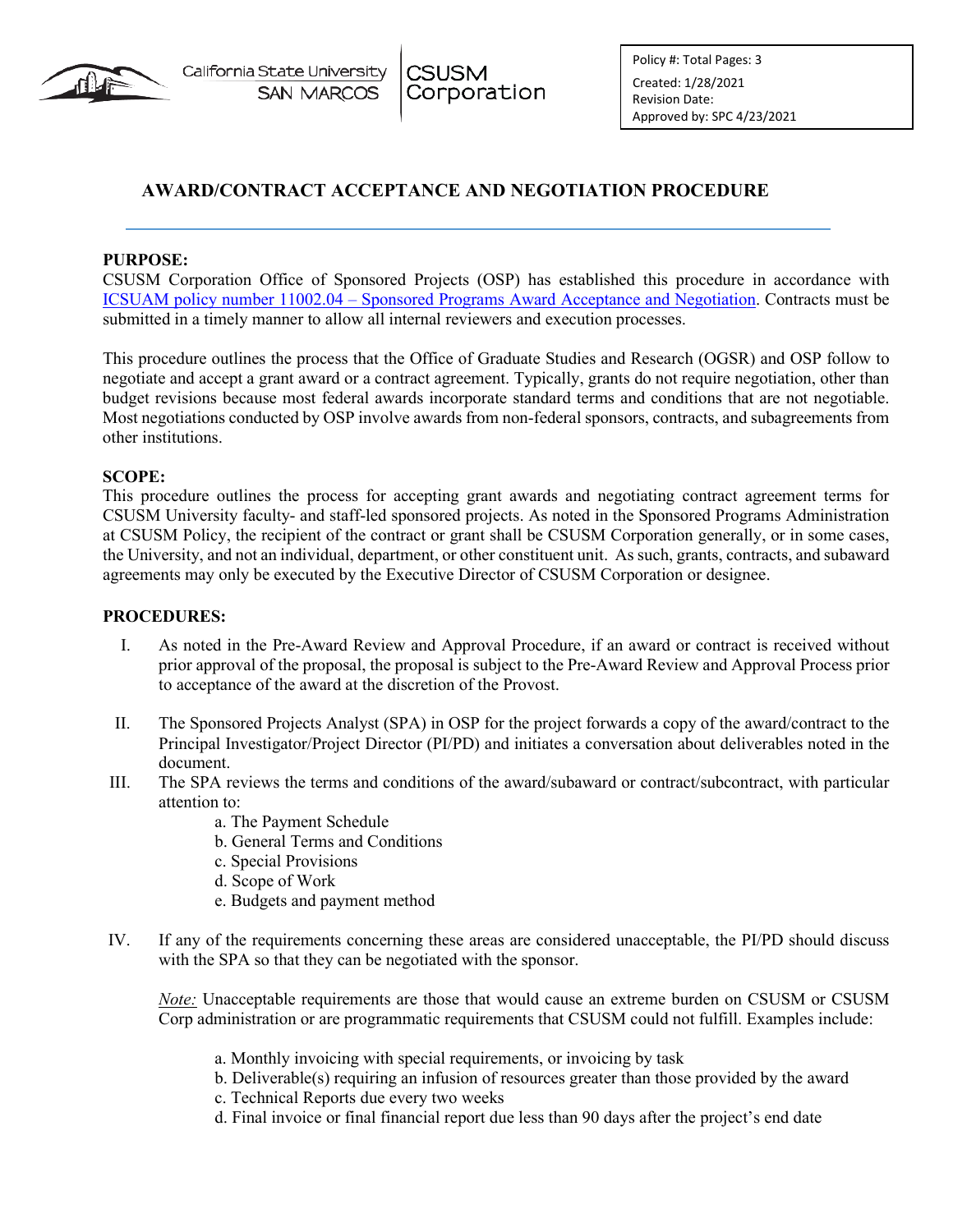# **AWARD/CONTRACT ACCEPTANCE AND NEGOTITATION PROCEDURES**

- V. If there is any mention of Intellectual Property in the award/contract, the SPA will forward to the Dean of OGSR, if necessary.
- VI. MOUs and agreements that are in place or sought with K-12 districts or other community partners should be reviewed by CSUSM Procurement. Such agreements may be referenced in the grant, contract, or subagreement. PI/PDs should contact Grants and Contracts Development for assistance in securing campus signatures from administrators following Procurement's review.

### **Contract Review**

The process of reviewing and negotiating contracts can span weeks if there are extraordinary or unique requirements, if there are missing documents.

- I. After initial review and completing an OSP Contract Review Checklist, the SPA routes the checklist and contract to the OSP Director for review and signature; the OSP Director will then forward to the CSUSM Corp Executive Director, as necessary, according to delegated signature authority. The document will then be returned to the SPA or sponsor.
- II. If the agreement is already signed by the sponsor, this becomes a fully executed agreement. The SPA will send a copy to the sponsor.
- III. Once the fully executed agreement is returned to CSUSM Corp, the SPA begins the Project Setup procedure.

# **Award Review**

- I. For federal grants and private organization grants that have no extraordinary requirements, the SPA simply initiates the Project Setup procedures. If the award requires a CSUSM countersignature to accept the award, the SPA forwards the award document to the OSP Director. The Director will determine if the award needs to be forwarded to the CSUSM Corp Executive Director for review and signature. Any notes from the SPA concerning any unacceptable reporting and billing requirements should be included.
- II. Once the review is complete, the OSP Director, or CSUSM Corp Executive Director, when necessary, countersigns the document, and returns the agreement to the SPA to begin the award setup process.

*Note:* If the new award includes subcontracts or subawards that will be issued by CSUSM Corp, the SPA will coordinate with the PI/PD to setup those agreements.

#### **ROLES AND RESPONSIBILITIES:**

PI/PDs and OSP have a shared responsibility in facilitating award management and monitoring internal controls during an award's lifecycle. This section outlines the role of each individual or group for the successful acceptance of an award and contract negotiation.

PI/PDs have overall responsibility for the programmatic objectives of the research. In addition, PI/PDs are responsible for complying with sponsors' terms and regulations and for meeting all deliverables – scientific, financial, and administrative. PI/PDs are responsible for managing an award and meeting deliverables. PI/PDs are also responsible for communicating issues to OSP throughout the award so that award terms and deliverables can be met or, if necessary, be modified. PI/PDs should keep OSP informed of any interactions with the sponsor that may impact the terms or deliverables of the award. Lastly, PI/PDs are responsible for reviewing the contract terms and conditions, i.e. scope of work, payment schedule, intellectual property, data rights, conflict of interest, export control, confidentiality, human research protections, responsible conduct of research, and animal care and use.

OSP collaborates with the sponsor and PI/PD to negotiate the contract terms and conditions to meet the financial terms and financial deliverables of federal and non-federal awards. This includes reviewing the payment schedule for reimbursement, termination clauses, audit, applicable law, use of name, publication rights, financial reporting requirements, property reports, and dispute resolution. These primary responsibilities are accomplished through ongoing engagement with the sponsor and PI/PD. In conjunction with these duties, OSP maintains the executed contract agreements.